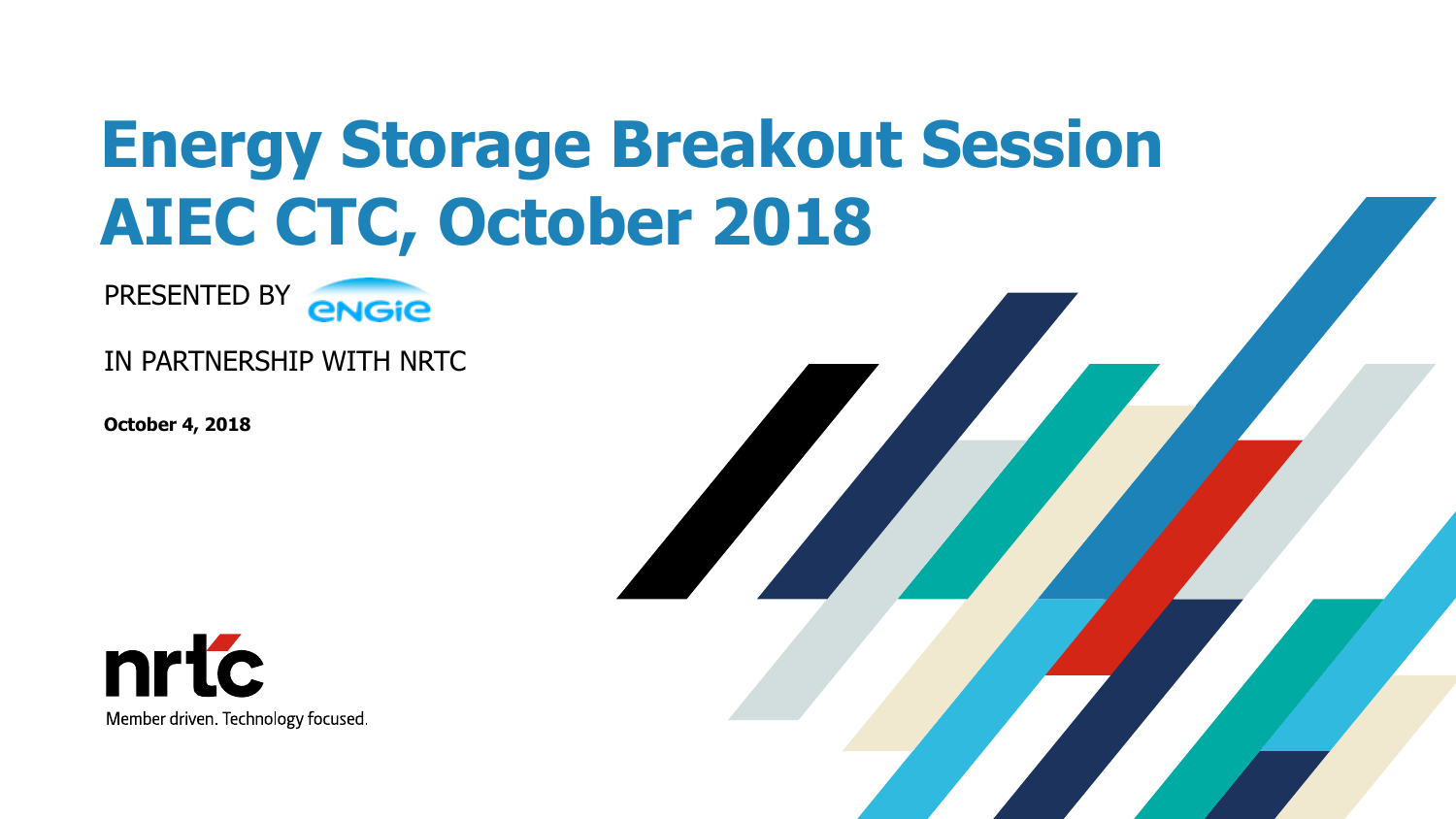

#### **Energy Storage – The Basics**

**Capacity** rating: The amount of **kWh** that can be stored in the battery system

> Determined by the batteries

**Power** rating: The maximum **kW** that can be dispatched at any time

> Determined by the inverter(s)



#### **Important terms for Battery Energy Storage Systems (BESS)**

Losses are incurred during charging and discharging due to battery (in)efficiency (chemical reaction) & inverter (in)efficiency. The "**round trip efficiency**" (RTE) of a storage system reflects the total AC -> DC -> AC efficiency of the system during a full charge/discharge cycle, and depends greatly on the technology. Modern lithium-Ion systems can have RTE of  $\sim 85$ -90%.

The **duration** of a storage system is the length of time a system can dispatch at Rated Power before all Rated Energy is depleted. Simply, this is the Rated Energy divided by the Rated Power. Typical Li-Ion battery systems range from 15 minutes to about 6 hours.

The **C-Rate** of a storage system is defined as 1/h, where h is the duration (in hours) of the energy storage system. For example, a "two-hour" ESS may be 250 kW / 500 kWh. The c-rate of this system would be C/2 or 0.5C.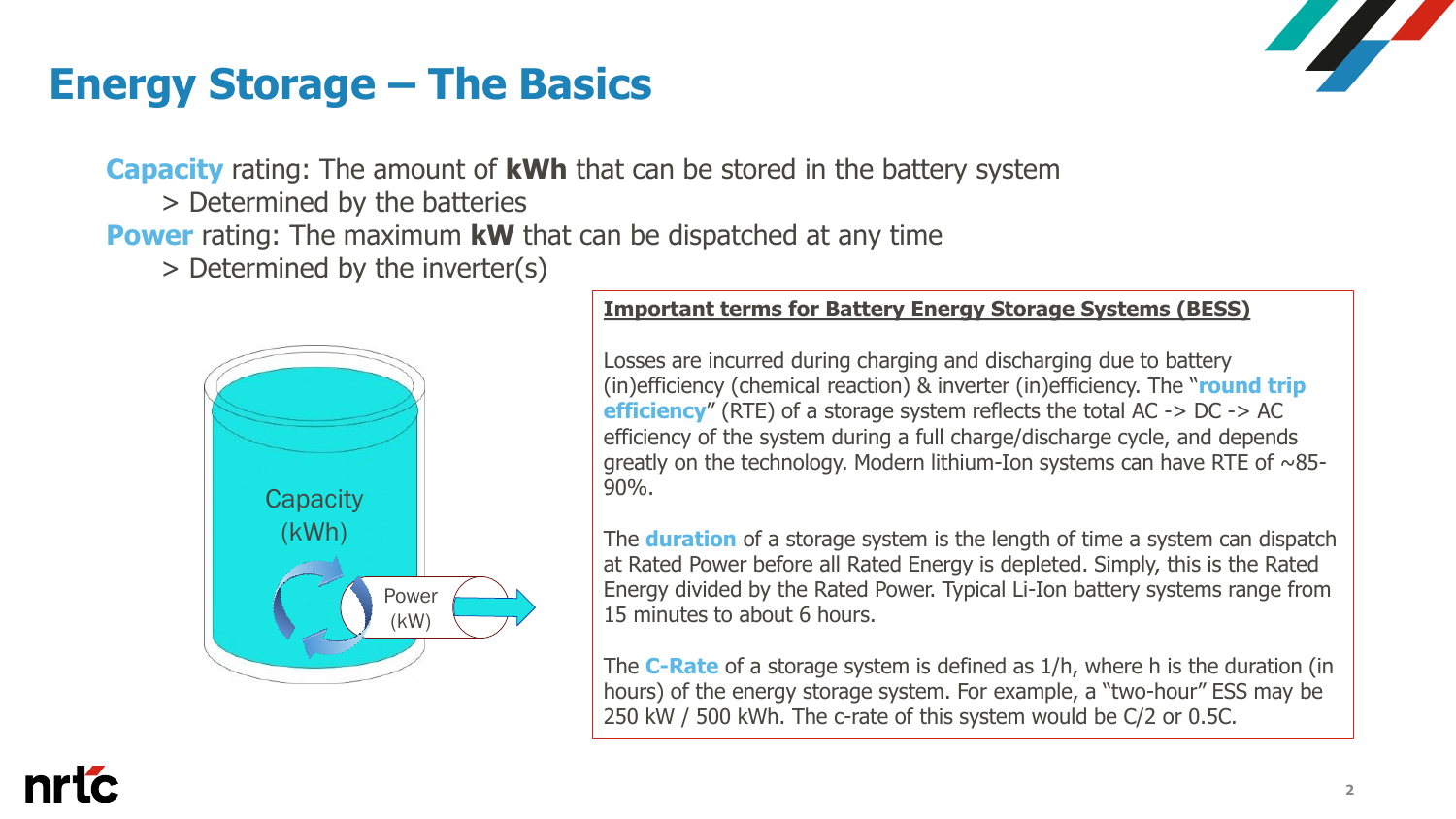

### **Energy Storage – Why Now?**



Battery Prices (Li-Ion)



- Markets & Applications
- Renewables Integration







Manufacturing Capacity (EV Market)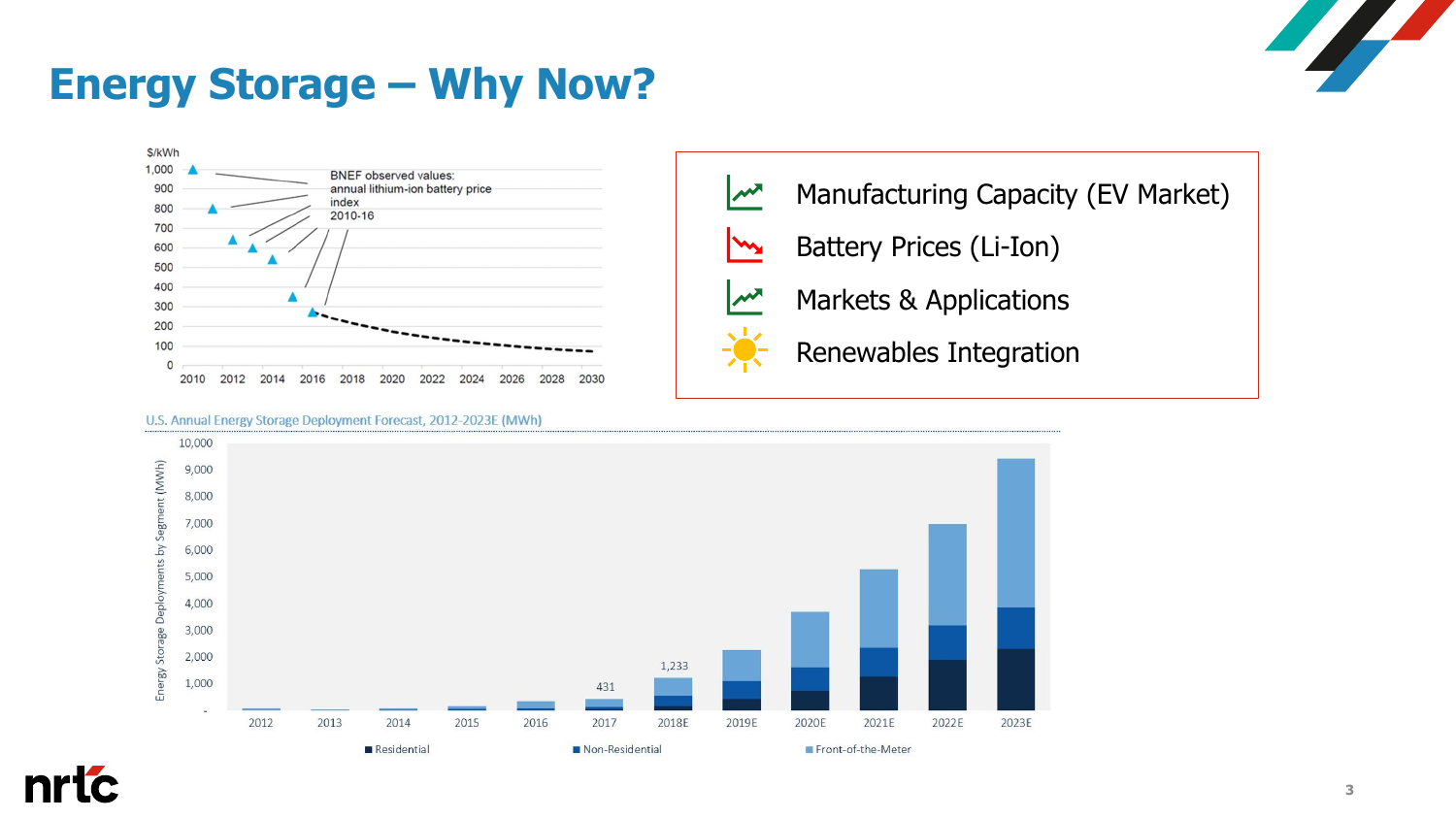

### **Energy Storage Technologies - Overview**

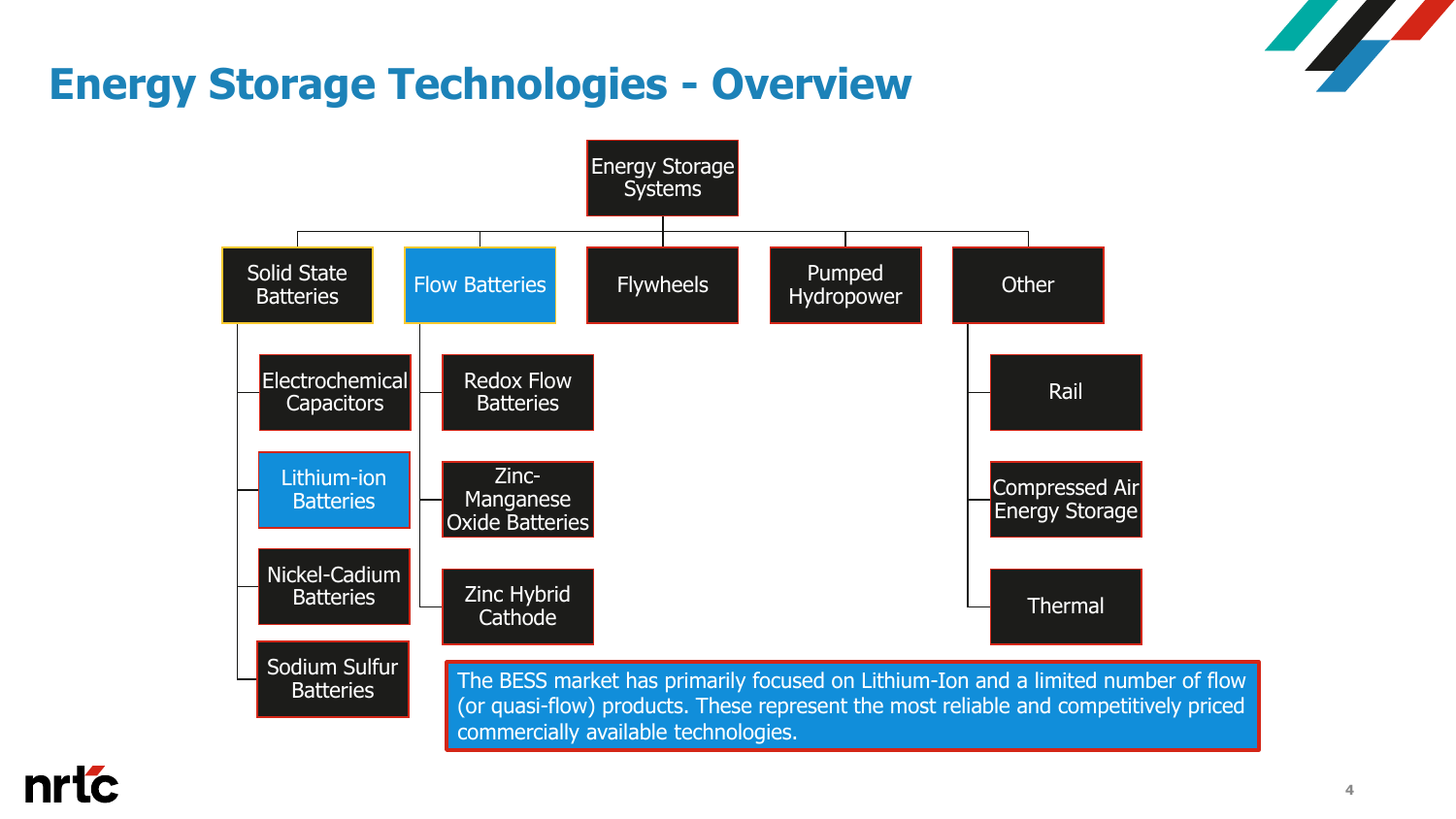

### **BESS: Major Components**

- **Battery system:** gives the system the capacity to store energy
- **Bi-directional inverter(s) (PCS)**: used to charge / discharge the ESS
- **"Balance of System" (BOS)**: the rest of the major physical equipment: containers, HVAC, transformers, etc.
- **Site control software/hardware**: used to control / manage dispatch of the system (can be autonomous, scheduled, or manually dispatched).



**Integration** of these various components (especially batteries and inverters) is a key concern

- Batteries and inverters must be compatible (voltage range, c-rate limitations, etc.)
- Most OEMs make only batteries or only inverters
- Integration of components across various OEMs is common, but adds risk (e.g. warranty disputes). Ideal structure is a warranty that "wraps" the batteries, inverters, and some critical BOS (containers, controls).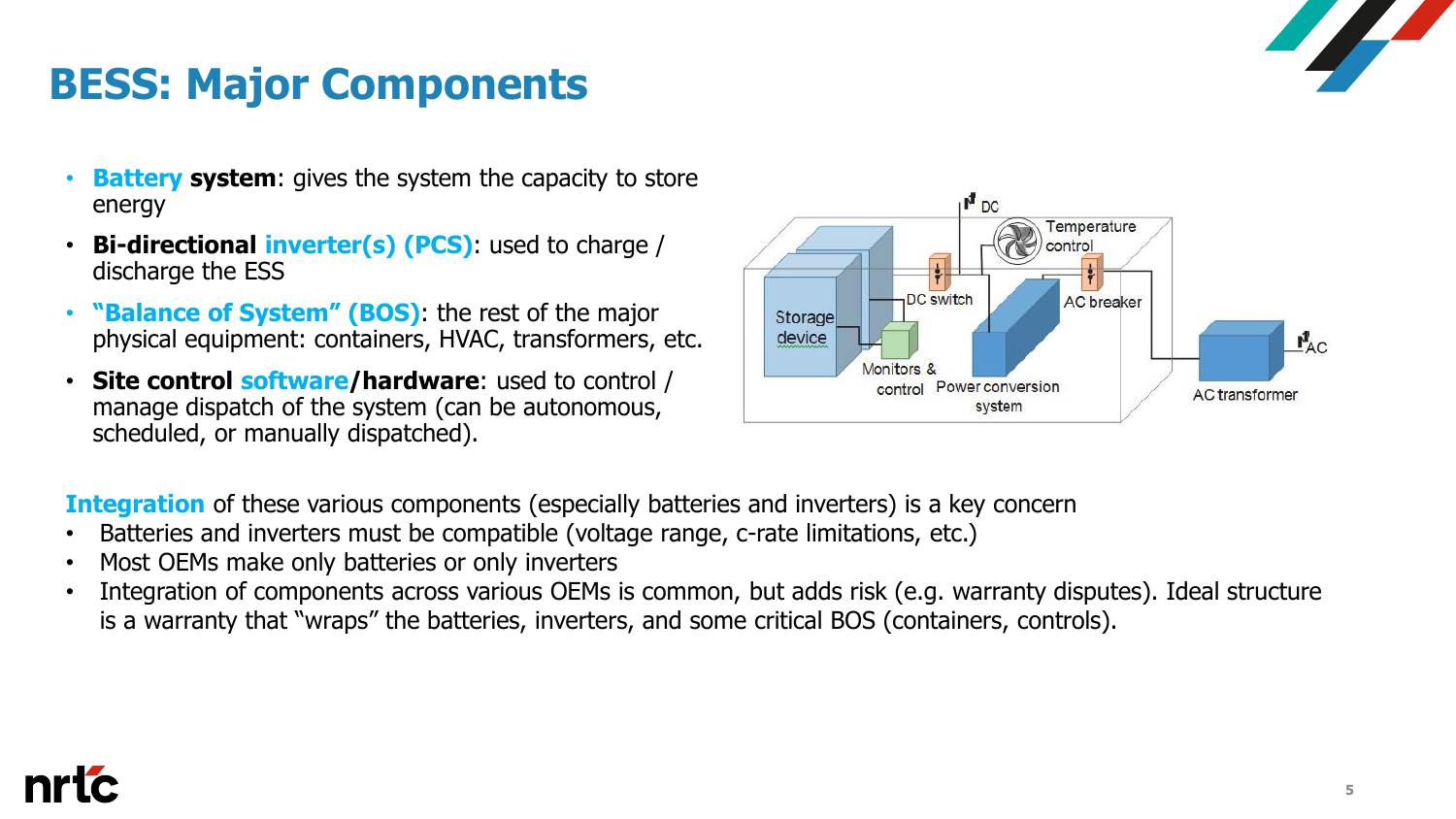### **Market Trends**





#### **Highlights:**

- Li-Ion battery prices have been trending down due to manufacturing scale (for EV market) and increased density & efficiency
- Theoretical limit on Li-Ion battery pricing (can the enclosure-level price breach \$100/kWh?)
- Future price declines will come from improved inverters (PCS), more efficient installation, higher energy density, and improved containerization (lower BOS cost).
- Current lithium-ion market is constrained: Korean suppliers are focusing on domestic market, Cobalt is a concern. This is causing divergence between OEMs and renewed interest in Chinese suppliers.

**Ultimately, the industry is driving to breach \$1,000/kW installed cost at utility-scale for 4-hour systems (\$250/kWh) – this is believed to be competitive with conventional peaking resources with lower overall operational expenses (compare to fuel cost).**

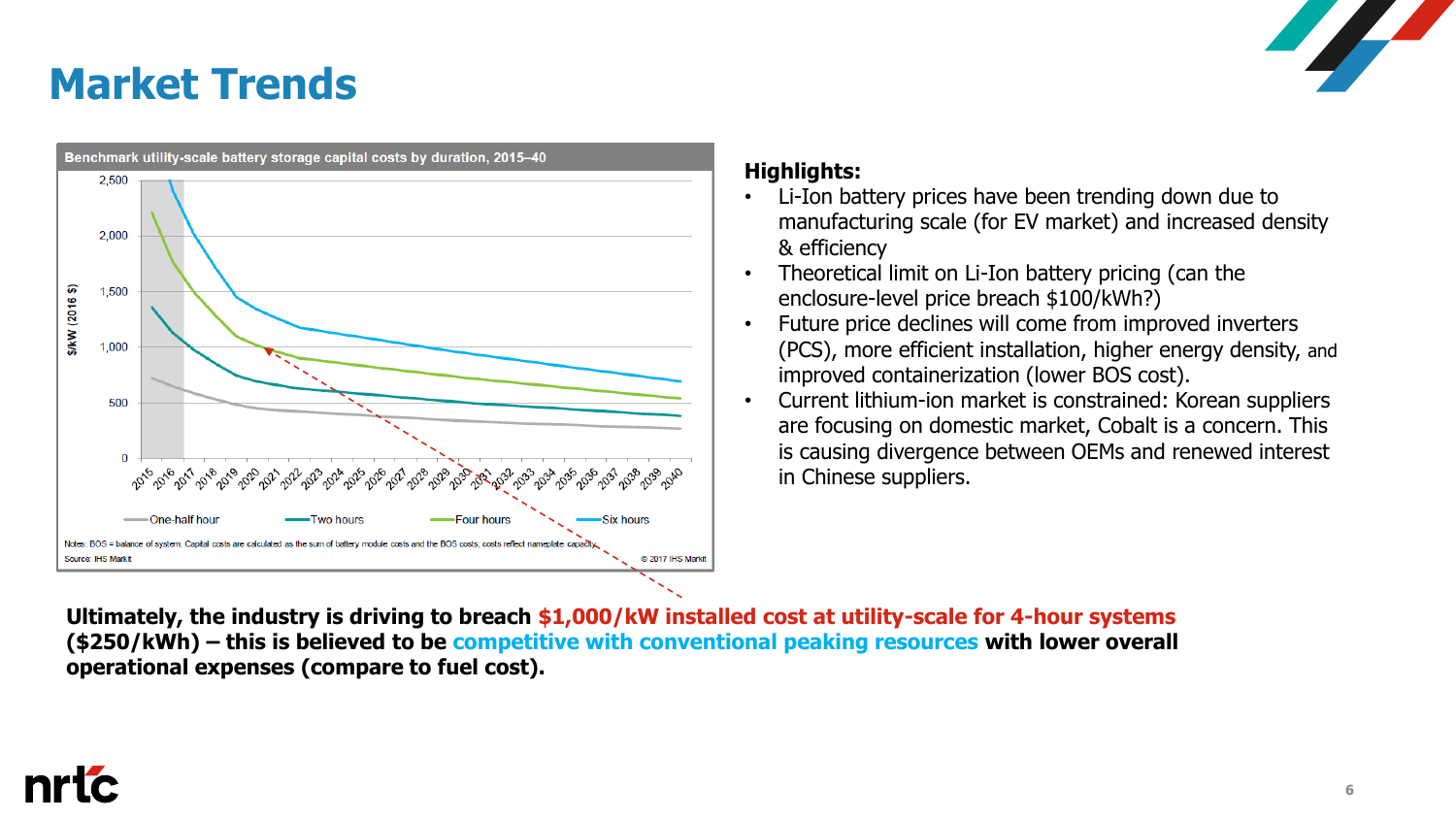#### **BESS Cost Breakdown**





#### **Example System Pricing (Turn-Key)**

#### **Approximate Cost Breakdown**



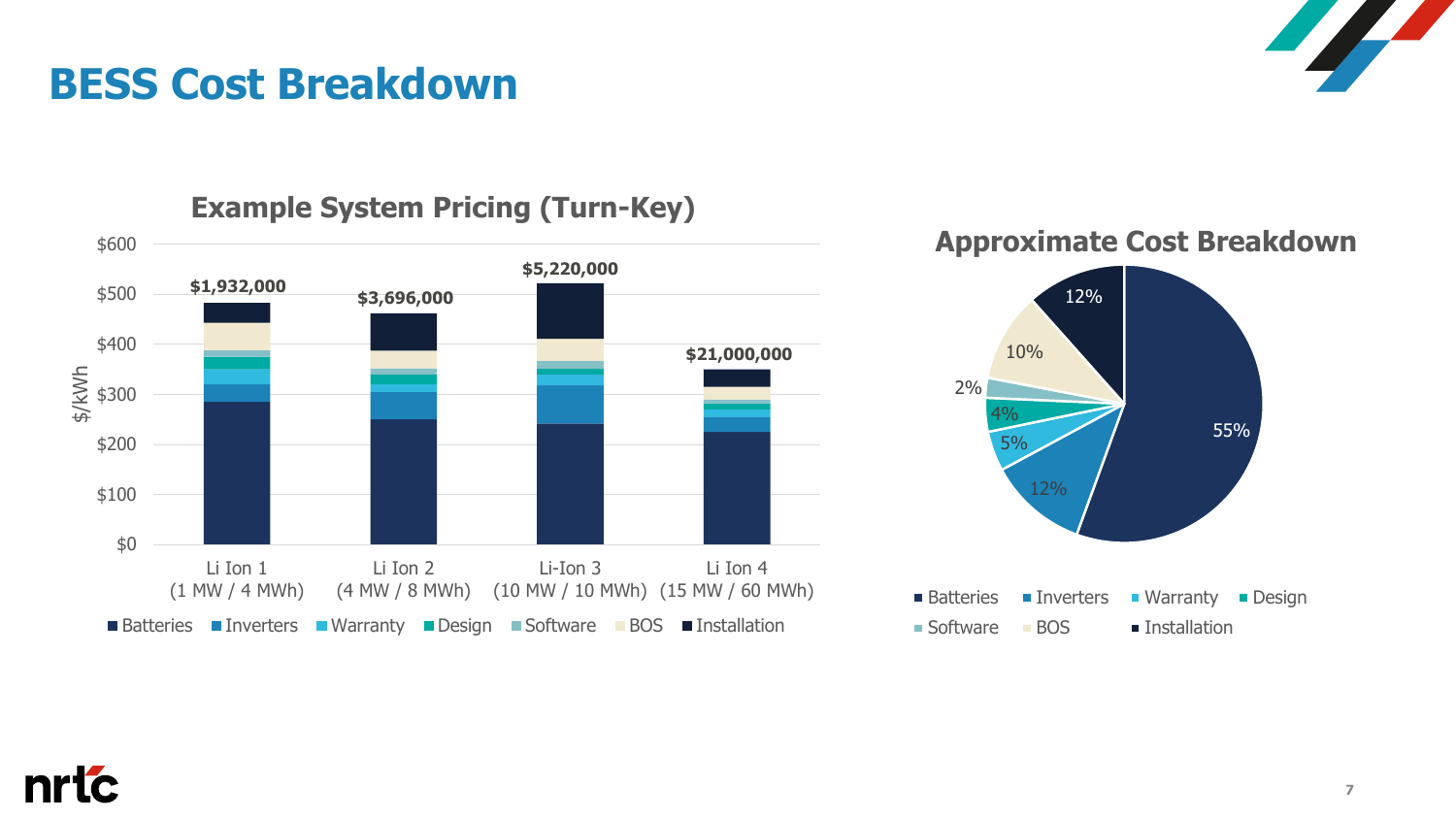

## **Battery Capacity Degradation**

Li-Ion battery systems experience **capacity degradation**  based on three factors:

- **1. Throughput/Cycling**: Each effective "cycle" of a BESS results in a small amount of degradation of the remaining capacity.
- **2. Duty Cycle:** Certain use cases can result in more rapid degradation (frequency regulation) – slower charging / discharging and shallow cycling promote longer life.
- **3. Shelf Life**: Regardless of use, a BESS will experience some capacity degradation each year it is in operation, even when kept at optimal state of charge.



Image above: one battery OEM's Li-Ion chemistry degradation comparison … not without bias! Testing conditions (among other factors) vary.

Rule of thumb: 60%+ capacity retained at year 15 if used <150 full cycles per year.

- Capacity degradation is Li-Ion chemistry **dependent** certain sub-chemistries have more favorable degradation profiles (at the expense of density or other metrics).
- Third-party engineering services (like DNV-GL's BatteryXT) are beginning to test, simulate, evaluate, and model degradation for realworld applications. The industry is still immature in this respect  $-$  seek appropriate warranties!

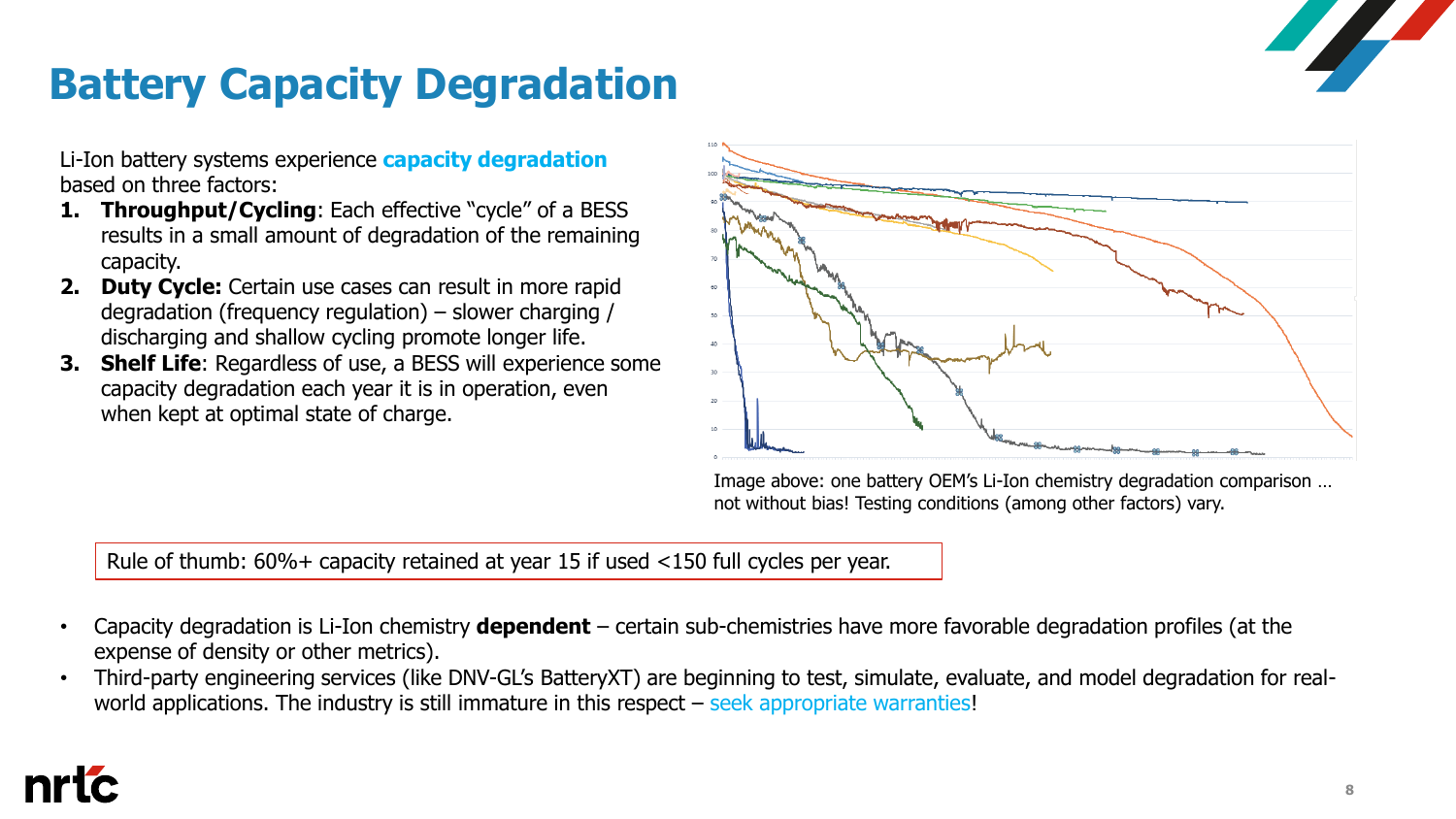#### **Many Levels of BESS Deployment**



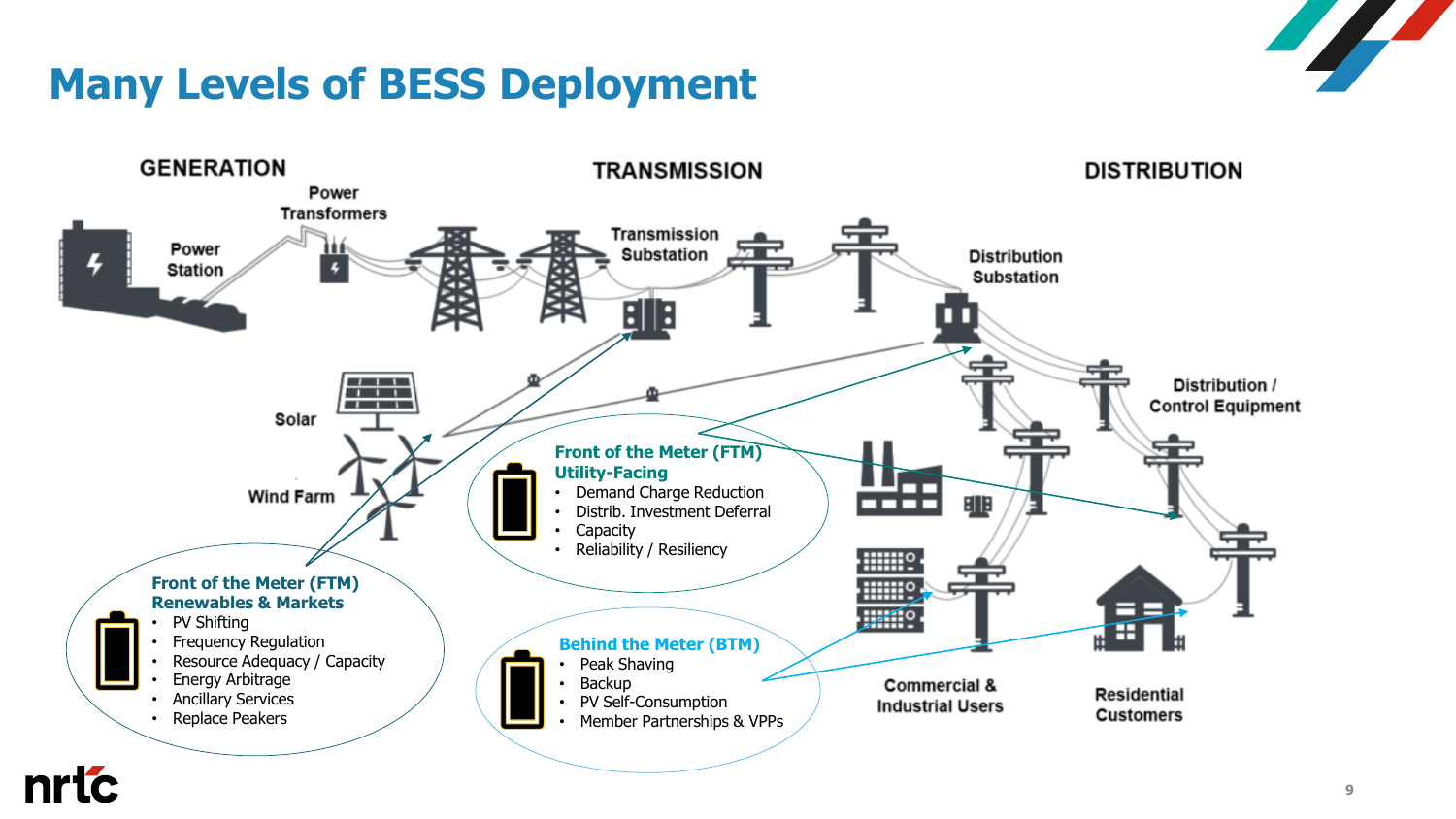

## **Decreasing Cost, Increasing Reliability**

| <b>Value Proposition</b>                                       | <b>Value</b><br><b>Stack</b> | <b>Comments</b>                                                                                             |
|----------------------------------------------------------------|------------------------------|-------------------------------------------------------------------------------------------------------------|
| Demand Charge<br>Reduction / Capacity<br>Value                 | 30-70%                       | What do you pay for coincident / non-coincident<br>peaks? Do you have a capacity need?                      |
| <b>Frequency Regulation</b>                                    | $0 - 70%$                    | Is there an FR Market?                                                                                      |
| Customer<br>Partnerships                                       | $0 - 25%$                    | Are there customers/members of the distribution<br>system with unique challenges addressable by<br>storage? |
| <b>Voltage Regulation</b><br>(VAR Support)                     | $0 - 15%$                    | Are there voltage or power factor issues on feeder?                                                         |
| Distribution &<br><b>Transmission Costs</b><br><b>Deferred</b> | $0 - 15%$                    | What are proposed distribution and/or transmission<br>augmentation plans?                                   |
| PV Ramp Rate Control                                           | $0 - 15%$                    | Is there concern with PV variability?                                                                       |
| <b>Distribution Line</b><br>"Black Start"                      | $0 - 15%$                    | Can the feeder be sectionalized?                                                                            |
| 24-Hour Microgrid<br>Capability                                | $0 - 15%$                    | What fuel, maintenance, and other costs deferred?                                                           |



Rocky Mountain Institute: "The Economics of Battery Energy Storage" (October 2015)

Electric Cooperatives are uniquely positioned to capture multiple values from energy storage.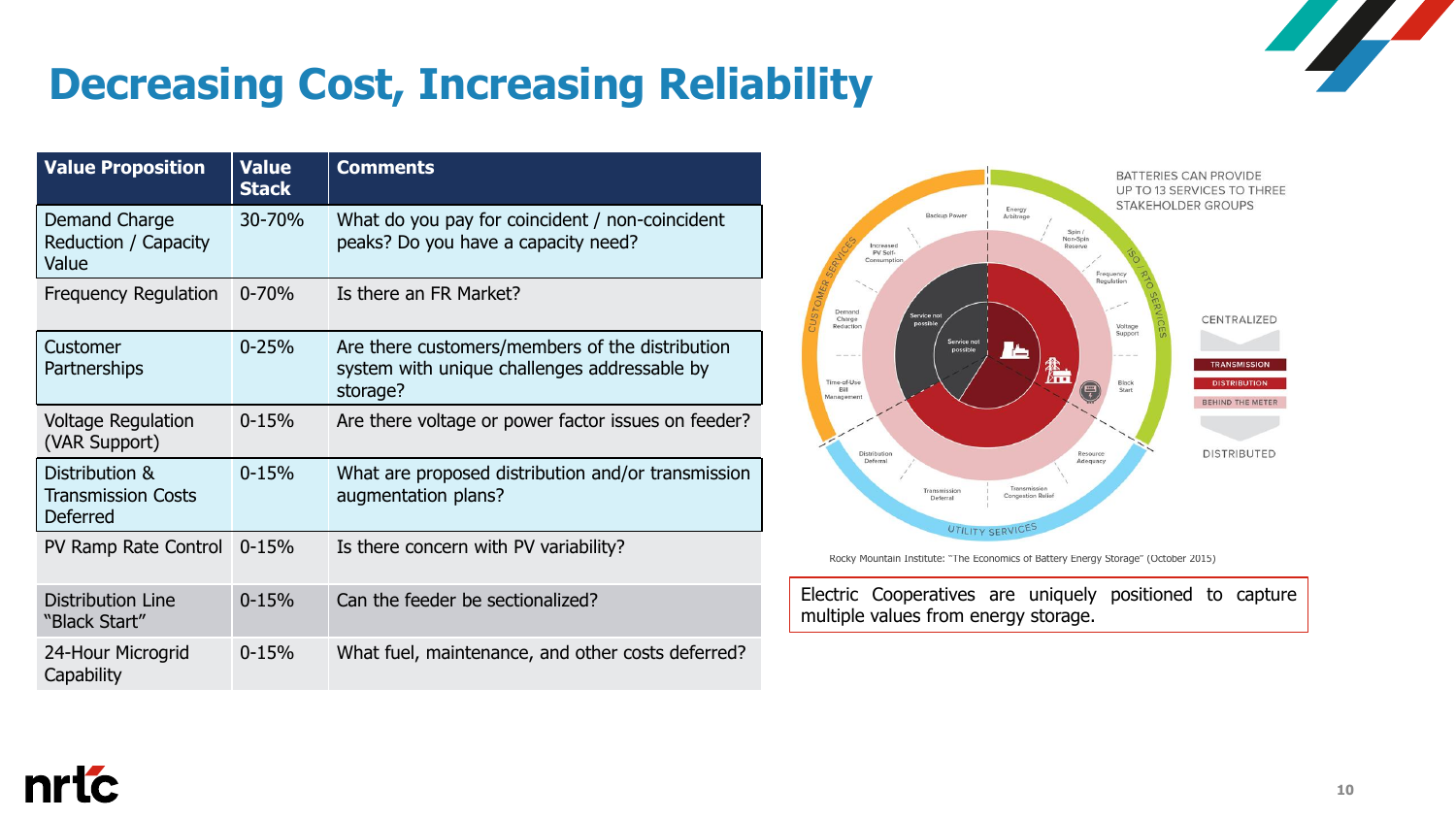### **Peak Management & Demand Charges**

- 
- Using storage for peak reduction is generally economic at demand charges at or above \$12/kW-mo.
- Opportunities exist BTM (tariffs) and FTM (demand & transmission charges) applications.
- Improved dispatch software has led to various new opportunities (autonomous peak shaving, RTO/ISO peak prediction, etc.)
- **Coincident** peaks are easier to reduce:



Use case: Demand charges, transmission operator charges, ISO/RTO charges (e.g. PJM PLC & NITS)

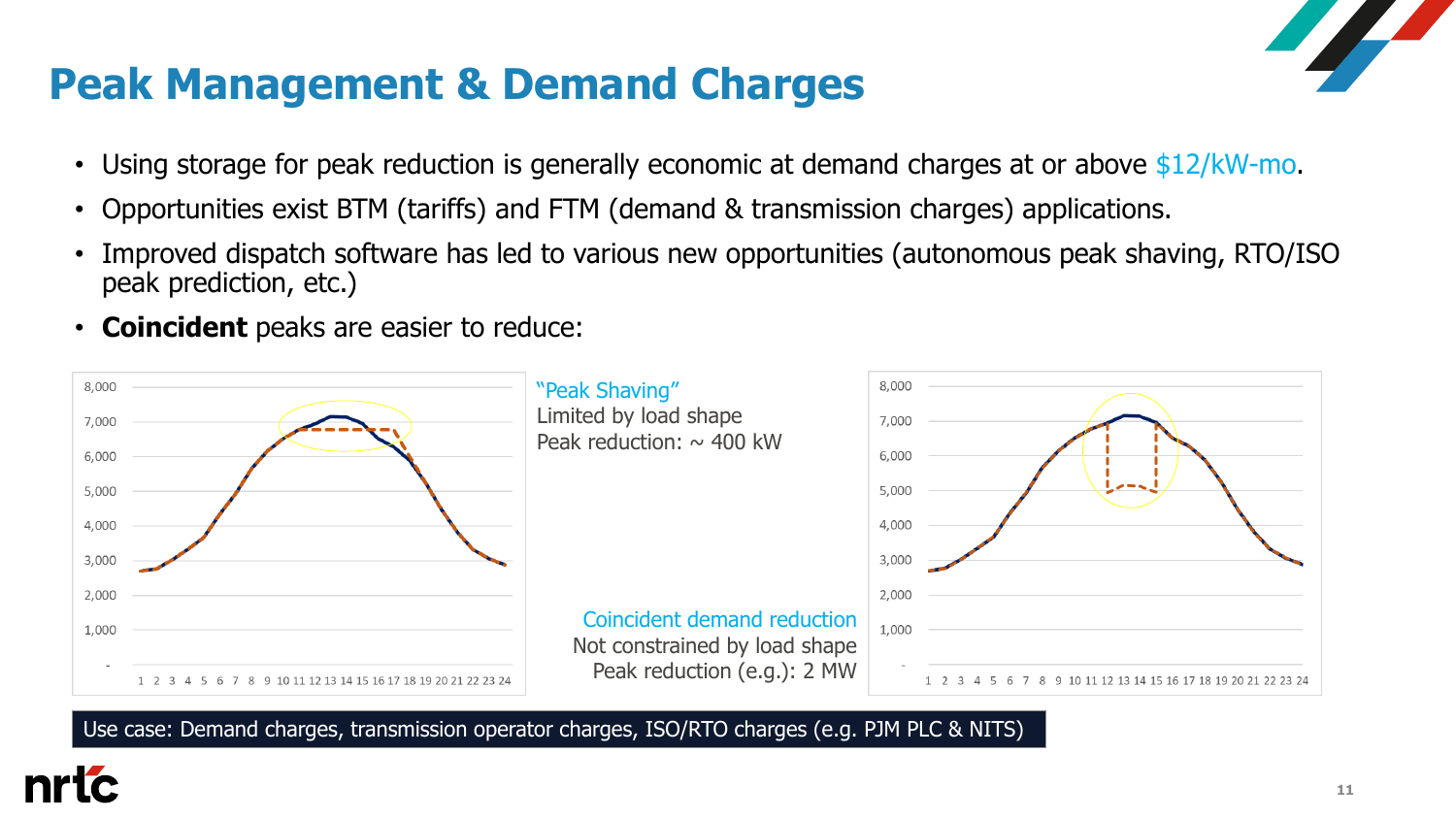

#### **T&D Investment Deferral**

Under certain conditions, deploying BESS can defer transmission and/or distribution investments. Examples include:

- **ConEd BQDM**: \$1 billion substation along the Queens-Brooklyn border deferred indefinitely by 52 megawatts of BTM and FTM solutions by 2018 (much of which is BESS).
- **Electric Co-op**: Analysis shows \$1 million distribution substation can be deferred for over 20 years by using 1 MW BESS; additional value / savings possible from demand reduction and PV shifting (co-located with PV).
- **Distribution Utility:** The owner of an aging distribution system's analysis shows strategically placed BESS (1-2 MW each) could remove the need for a whole-system overhaul (re-build of significant portion of network) to address power quality & reliability (outages).

Use case: Defer distribution / transmission system upgrades, defer substation investment, improve reliability on aging / challenged / remote portions of networks.

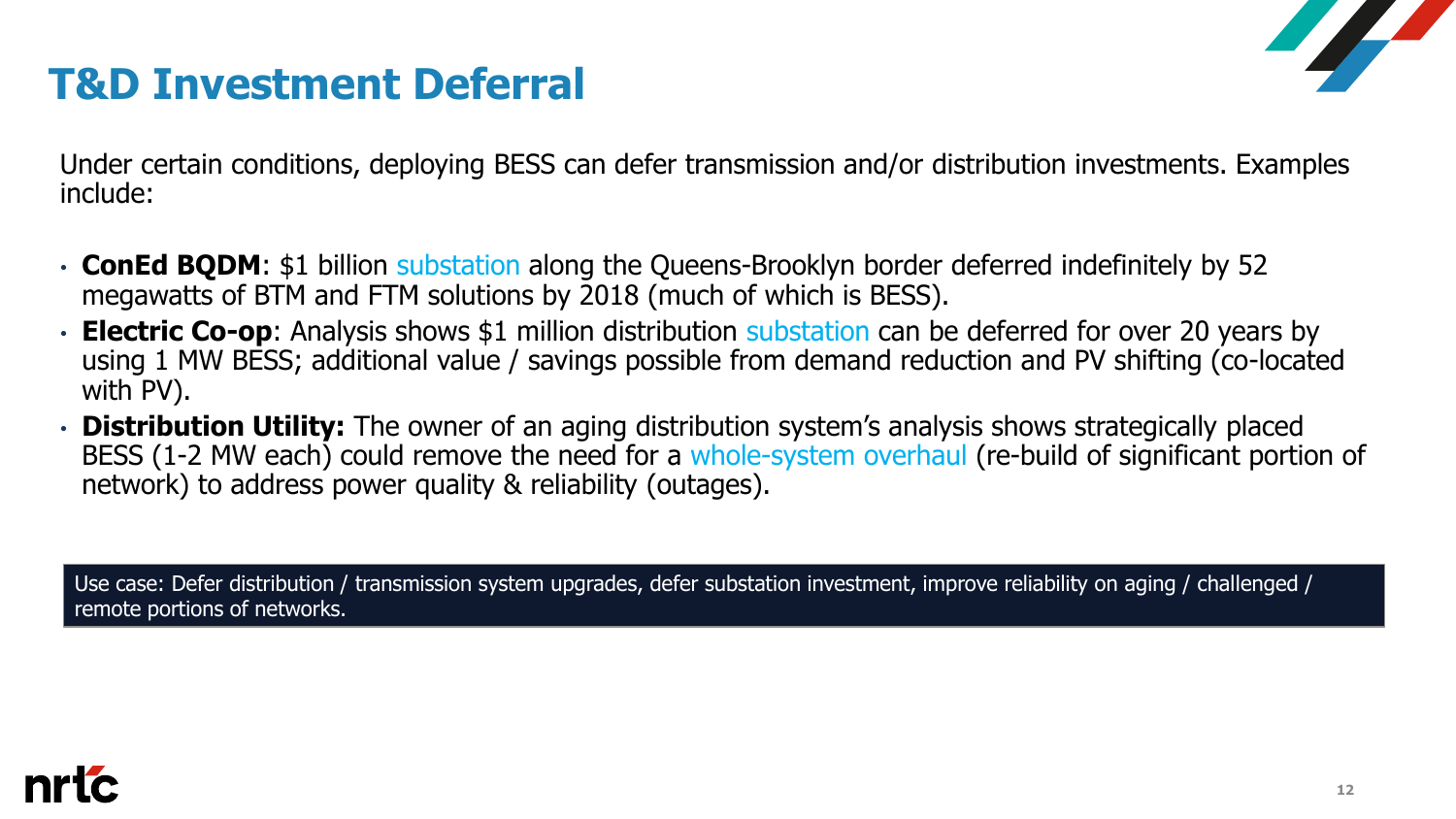### **Customer Partnerships**



#### **Case Study: United Power Cooperative, Brighton CO | "Community Battery"**

#### Value Proposition:

- Analysis shows 25 MW (on a 450 MW peak utility) could be shaved over each of the 12 months with a duration of 4 hrs. Chose a 4 MW / 4 hr. BESS
- Dispatch  $\sim$ 100 times per year to mitigate peak demand charges
- 100% capacity quarantee for 10 years, 15-year overall wrapped warranty

#### **Community Battery:**

- United's members cannot reduce their peak (kW) charges very effectively, especially those with high load factor
- United structured the community battery program like community solar: members can purchase a "share" of kW reduction from the BESS which will turn into a reduction on their retail kW charges
- Allows United to partner with members for BESS savings without restructuring tariffs or waiting for significant BTM "peak shaving" penetration against their tariffs – overall, a more economic and effective approach.

Use case: Create programs behind or in front of the meter for critical customers/members of the distribution system. Allow members to participate actively in BESS deployment, reducing utility capital investment and mitigating tariff risk.

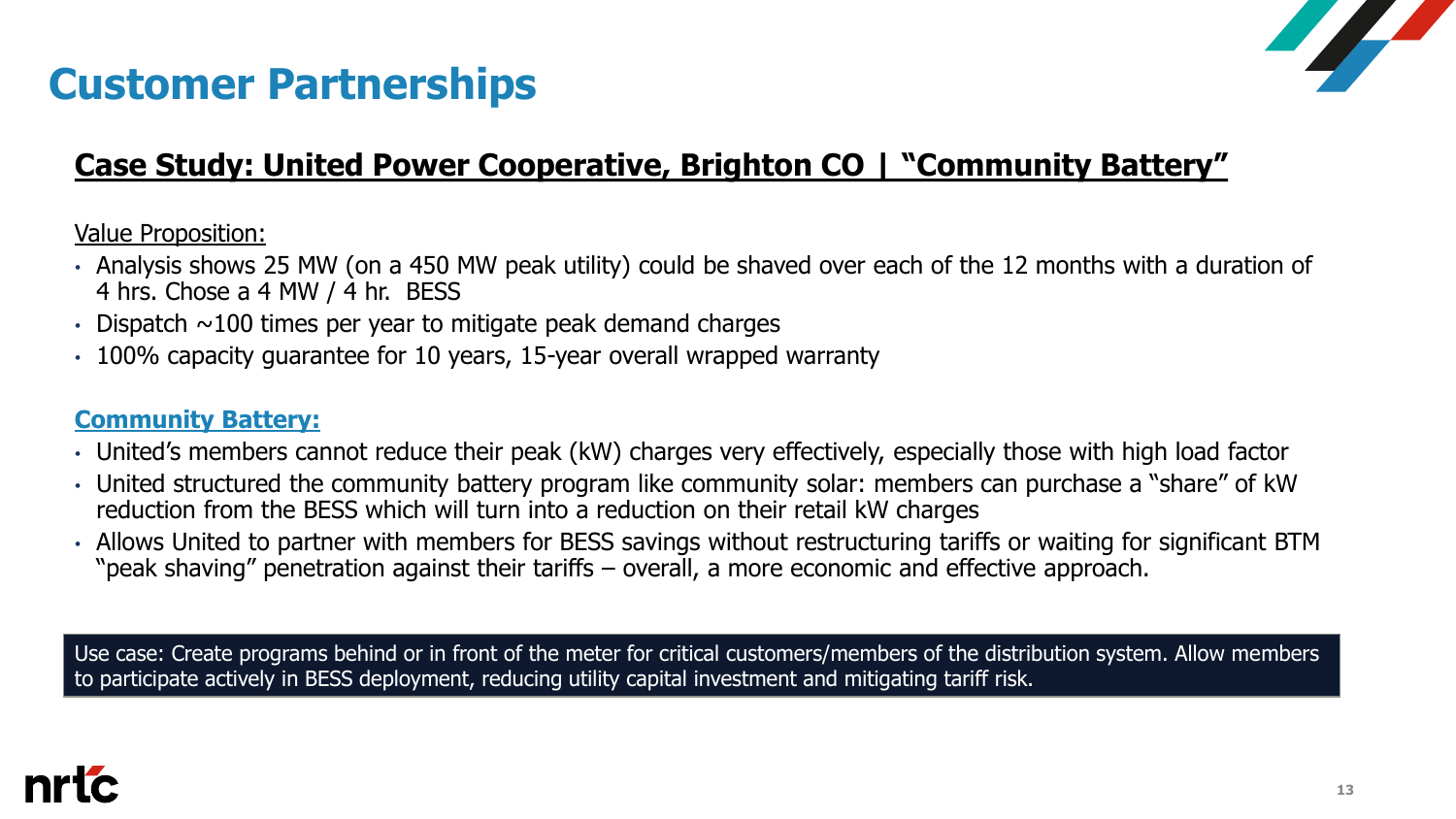

#### **Renewables Integration**

Integrating BESS with renewables can unlock several benefits for projects owners and offtakers

- Increase Energy and Capacity value of renewable generating asset
	- PV Capacity value in various markets determined by generation on several specific "peak" hours
- Address duck curve
	- PV energy value is rapidly decreasing in markets with significant PV penetration (like CA) using storage to shift PV energy to more valuable time periods can be economic today
- Self-consumption of PV
	- System offtakers can use storage to overbuild PV and consume additional kWh in non-generating hours (in lieu of net metering) this works only in niche markets today (Hawaii)
- Address transmission or demand charges with PV
	- Example: Co-ops can address ERCOT 5CPs with their PV assets more readily with energy storage co-located with PV rather than PV (trackers) alone.
- Monetize the Federal ITC
	- BESS qualifies for the Federal Investment Tax Credit (ITC) if charged >75% from renewables. To fully monetize the ITC, you must charge 100%.

Use case: Contract for more valuable energy / capacity from PV+BESS resources, contract for additional services from BESS paired with PV, deploy BESS on distribution system to monetize cheap renewables.